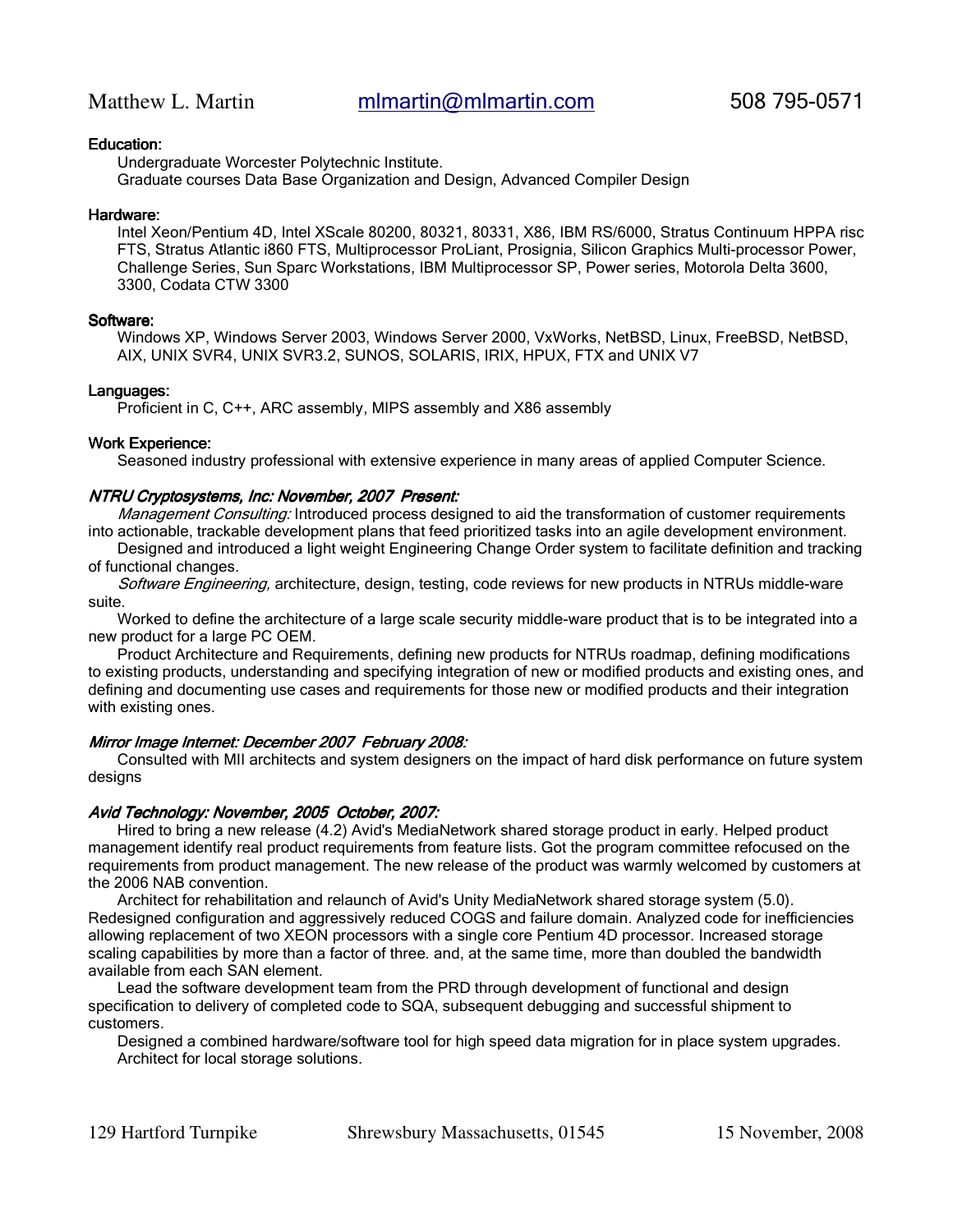# Incipient Corporation: October, 2003 -- October, 2005:

Designed and implemented an embedded system to implement an intelligent switch. The bulk of the work was based on VxWorks running on Intel XScale processors. The prototypes ran on the Intel 80321 with the Intel 80331 as the target processor. Designed and implemented the infrastructure for a high performance, intelligent switch, distributed SAN. This included modification of an existing Fibre Channel driver and

integration of dual InfiniBand based interconnect chips. Particular care was taken to optimize code organization and locality of reference of data so as to mazimize instruction and data cache usage.

Consulted on the design and implementation of linux portion of the application.

We had three phased deliverables and I was able to help the team complete all three one to two weeks early. This was done by heavily front loading the schedules with design work, simple designs and well defined interfaces.

#### Comverse Network Systems: August, 2003 -- September, 2003:

Hired as a SCSI specialist. Reviewed Comverse's hardware and software SCSI implementations on several platforms, made recommendations and authored strategy documents. Trained their staff to use SCSI analyzers and guided the design and manufacture of test equipment that mimics certain SCSI errors (Selection Time Out, Parity Errors, etc.) to be used for testing driver modifications and error recovery code.

Reviewed field service diagnostic techniques, RMA procedures and returned drive testing. Made recommendations for improvement is all areas.

Recommended the purchase of specific test equipment to be used as part of Field Services field audit kit. This kit is to be used when investigating problems that cant be resolved using standard methods and procedures. Recommended implementation of system health monitoring diagnostics and software diagnostic tools.

#### Ennovate Networks, Inc.: April 2000 -- July 2001:

Designed, specified and developed a system to allow for scalable, unattended software transfers to and from Ennovates Envoy NetBSD and FreeBSD based switches. Designed and implemented a recovery method for Envoy operational images after they have been determined to fail. Consulted heavily in the implementation of the controlling MIB.

My other responsibilities included general UNIX consulting and education, assisting in the design of debugging techniques for various difficult bugs, reviewing design documents. Consulted in efforts to improve the existing network management system and storage of configurations.

Consulted on and helped design the Envoy System Control Processor dual redundant operation. Designed an I2C device driver. Investigated the usage of FlashDisk technology for the Envoys mass storage. Researched the effects of power failure and reset on the FlashDisks. Implemented and tested a modification to the WD disk driver to protect FlashDisks from corruption due to power failure. Assisted in the investigation of alternative solutions to protecting FlashDisks from both reset and power failure.

Investigated and determined the cause of poor disk performance. Devised a set of changes to the standard NetBSD WD driver that improved FlashDisk read speed by a factor of 20 and write speed by a factor of 10.

#### TopLayer Networks, Inc.: Chameleon Systems, Inc. ARC Cores, Ltd.: May 1998 -- March 2000:

Instantiated various flavors of gnat, a gcc based ADA compiler from ACT. Built and maintained gnu c, c++, binary utilities, gnat and gdb for Solaris and x86 Linux as native tools. Built and maintained gnu c, c++, binary utilities, gnat and gdb as cross compilers hosted on Solaris and x86 Linux for Power PC and ARC targets. Ran and analyzed the Plum Hall c validation suite for the ARC Cores processor, including fixes to gas.

Worked in a team to implement a new, more complete, set of ARC machine dependent configuration files for gcc. Upgraded gnu c, c++, as and ld to correctly handle the new compiler features.

#### Xedia Corporation: January 1997 -- September 1998:

Upgraded compiler tools (gnu c, c++, binary utilities and gdb) for Xedia. Designed and implemented the primary and secondary bootstrap loaders for their PCI based Access Point family of routers, integrating c++ drivers from the main development team into the bootstrap code.

Helped with the functional hardware design of a T-3 PCI serial communication card. Designed and implemented the real time firmware for the card. The firmware implemented the driver interface, and

129 Hartford Turnpike Shrewsbury Massachusetts, 01545 15 November, 2008